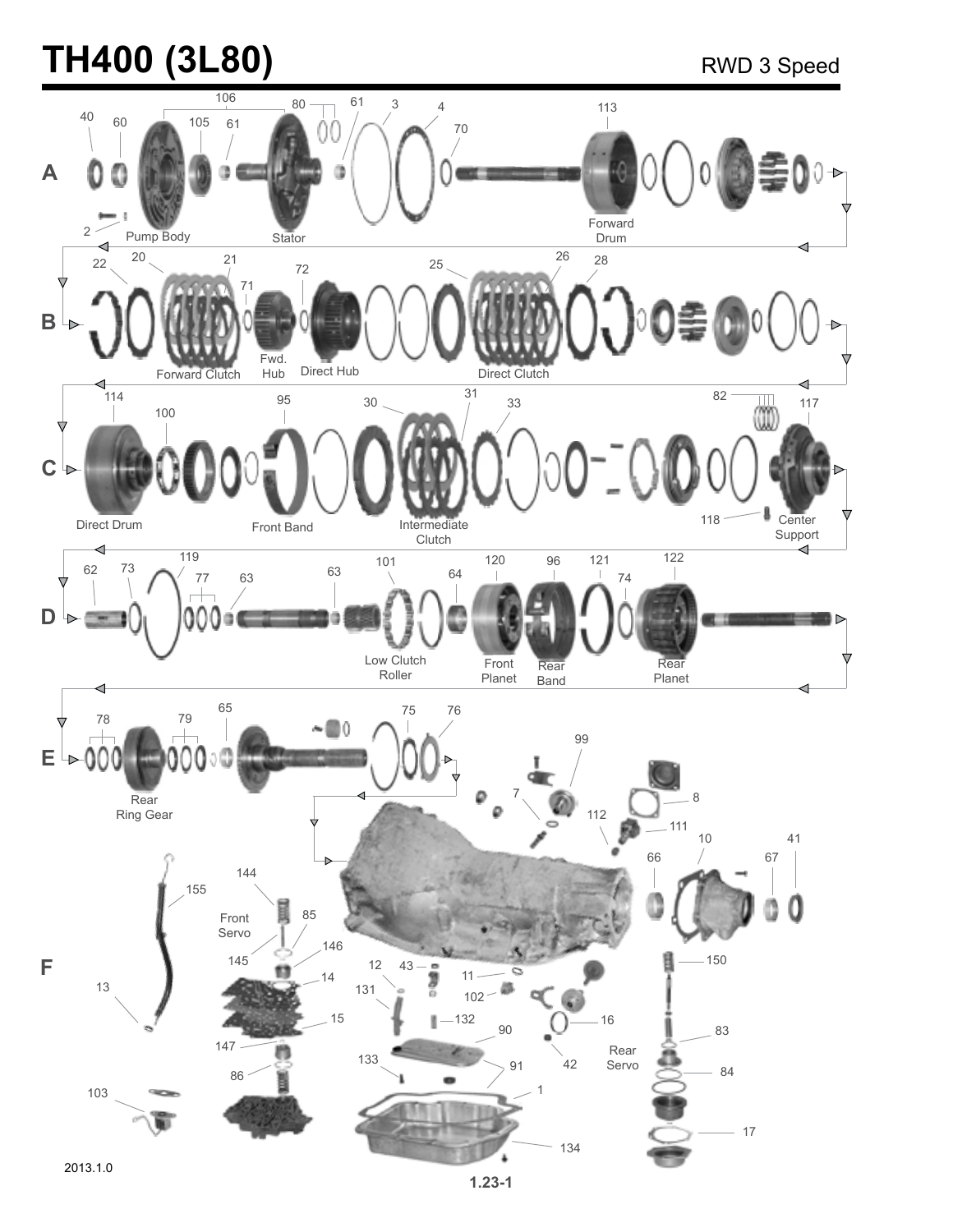## **TH400-425-375 (M40), 3L80**

| ILL.<br>NO.               | <b>PART</b><br><b>NUMBER</b> | <b>PER</b><br><b>CAR</b>    | <b>DESCRIPTION</b>                               |  | <b>YEARS</b> |  |  |
|---------------------------|------------------------------|-----------------------------|--------------------------------------------------|--|--------------|--|--|
|                           | <b>TM400</b>                 |                             |                                                  |  |              |  |  |
| <b>REBUILDER BOX KITS</b> |                              |                             |                                                  |  |              |  |  |
| ---                       | <b>MRK3400B-S</b>            |                             |                                                  |  |              |  |  |
|                           | K3400B-S<br><b>K3400F-S</b>  |                             |                                                  |  |              |  |  |
|                           |                              |                             | <b>Steel Plate Sub-Kits:</b>                     |  |              |  |  |
|                           | K3400B-9<br>K3400F-9         |                             |                                                  |  |              |  |  |
|                           |                              |                             | <b>OVERHAUL KITS, GASKET SETS, AND SEAL KITS</b> |  |              |  |  |
| ---                       | K34900A                      |                             |                                                  |  |              |  |  |
| ---                       | <b>T34900AMAX</b>            |                             |                                                  |  |              |  |  |
| $---$                     | <b>K34900F</b>               |                             |                                                  |  |              |  |  |
| ---                       | K34900A-1                    |                             |                                                  |  |              |  |  |
| ---                       | K34900A-1X                   |                             |                                                  |  |              |  |  |
| ---                       | K34900F-1                    |                             |                                                  |  |              |  |  |
|                           | K34900-7                     |                             |                                                  |  |              |  |  |
| ---                       | K34900-8                     |                             |                                                  |  |              |  |  |
| ---                       | K34900B-3                    |                             |                                                  |  |              |  |  |
|                           |                              |                             | <b>GASKET AND RUBBER COMPONENTS</b>              |  |              |  |  |
| 1F                        | 34170                        | $\mathbf{1}$                |                                                  |  |              |  |  |
| 1F                        | 34170X                       | $\mathbf{1}$                |                                                  |  |              |  |  |
| ---                       | 34170F                       | $\mathbf{1}$                |                                                  |  |              |  |  |
| 2A                        | 3601SL                       | 8                           |                                                  |  |              |  |  |
| 3A<br>4A                  | 3877L<br>3994L               | $\mathbf{1}$                |                                                  |  |              |  |  |
|                           |                              | $\mathbf{1}$                |                                                  |  |              |  |  |
| 7E                        | 3410L                        | $\mathbf{1}$                |                                                  |  |              |  |  |
| 8E<br>10E                 | 3914L<br>3922SL              | $\mathbf 1$<br>$\mathbf 1$  |                                                  |  |              |  |  |
| 11F                       | 66118                        | $\mathbf{1}$                |                                                  |  |              |  |  |
| 11F                       | 3410L                        | $\mathbf 1$                 |                                                  |  |              |  |  |
| 12F                       | 3248L                        | $\mathbf 1$                 |                                                  |  |              |  |  |
| 13F                       | 3291L                        | $\mathbf 1$                 |                                                  |  |              |  |  |
| 13F                       | 44141                        | $\mathbf 1$                 |                                                  |  |              |  |  |
|                           |                              |                             |                                                  |  |              |  |  |
| 14F<br>14F                | 3993L<br>34103               | 1<br>$\mathbf 1$            |                                                  |  |              |  |  |
| 15F                       | 34102                        | $\mathbf 1$                 |                                                  |  |              |  |  |
| ---                       | 3267                         | $\mathbf 1$                 |                                                  |  |              |  |  |
|                           |                              |                             |                                                  |  |              |  |  |
| 16F<br>---                | 3347L<br>3718L               | 1                           |                                                  |  |              |  |  |
| ---                       | 3991L                        | 1                           |                                                  |  |              |  |  |
| ---                       | 3991LX                       | $\mathbf 1$                 |                                                  |  |              |  |  |
|                           |                              |                             |                                                  |  |              |  |  |
| 17F<br>$---$              | 3916L<br>44140               | $\mathbf 1$<br>$\mathbf{1}$ |                                                  |  |              |  |  |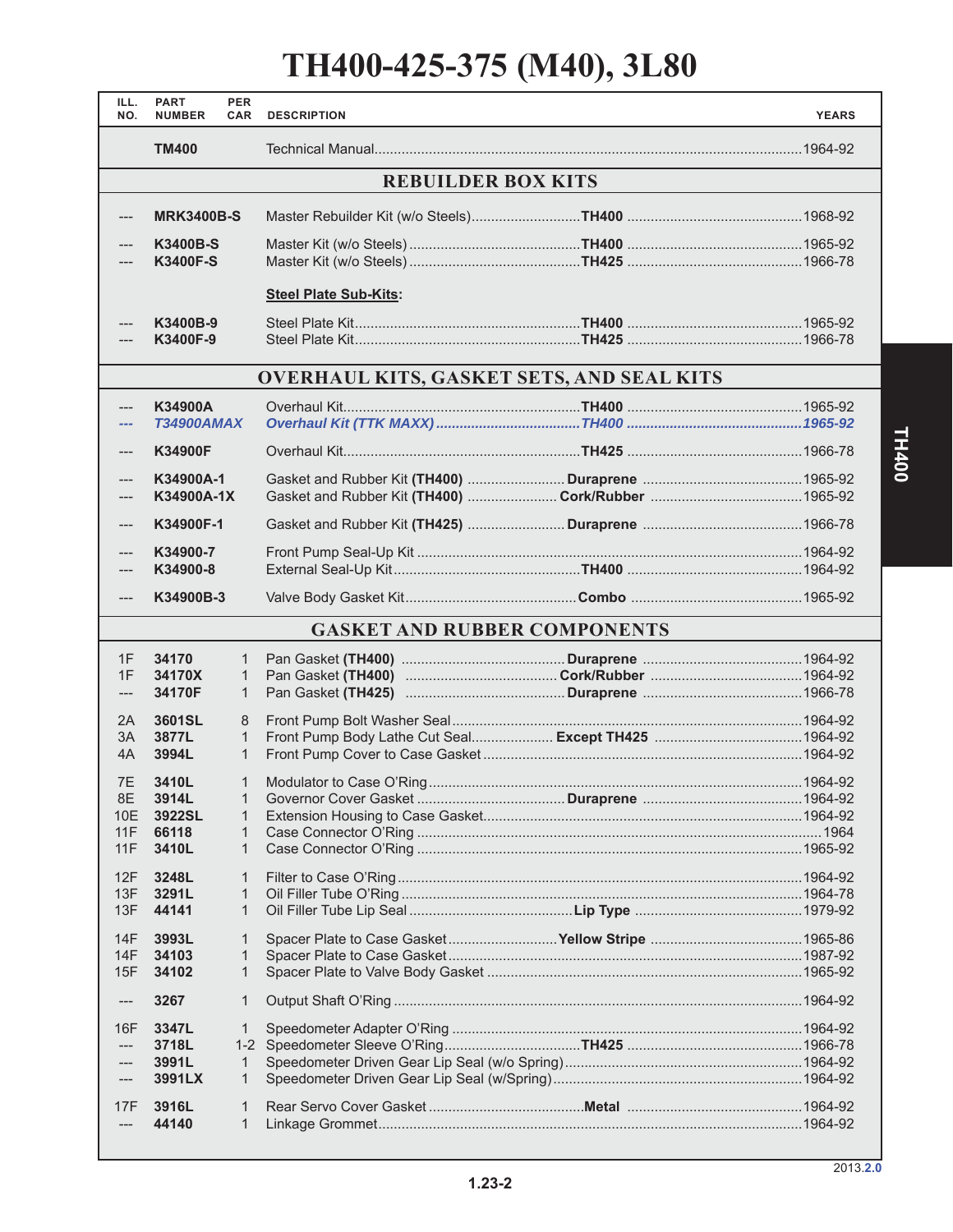| ILL.<br>NO.     | <b>PART</b><br><b>NUMBER</b> | <b>PER</b><br><b>CAR</b>     | <b>DESCRIPTION</b>          |                                                              | <b>YEARS</b> |  |  |
|-----------------|------------------------------|------------------------------|-----------------------------|--------------------------------------------------------------|--------------|--|--|
|                 |                              |                              | <b>CLUTCH PLATES</b>        |                                                              |              |  |  |
|                 |                              |                              |                             |                                                              |              |  |  |
| 20B<br>20B      | 34304<br>34304A              | 5<br>5                       |                             |                                                              |              |  |  |
| 20B             | 34304B                       | 5                            |                             |                                                              |              |  |  |
| 20B             | 33304E                       |                              |                             |                                                              |              |  |  |
| 20B             | <b>K34351PP</b>              | $\mathbf{1}$                 |                             |                                                              |              |  |  |
|                 |                              |                              |                             |                                                              |              |  |  |
| 21B             | 34305                        | 5                            |                             |                                                              |              |  |  |
| 21B             | 34305A                       |                              |                             |                                                              |              |  |  |
| 21B<br>22B      | 34305C<br>34305B             |                              |                             |                                                              |              |  |  |
| 22B             | 34305D                       | $\mathbf{1}$                 |                             |                                                              |              |  |  |
|                 |                              |                              |                             |                                                              |              |  |  |
| 25B             | 34304                        | $5-6$                        |                             |                                                              |              |  |  |
| 25B             | 34304A                       | $5-6$                        |                             |                                                              |              |  |  |
| 25B<br>25B      | 34304B<br>33304E             | $5-6$<br>AR                  |                             |                                                              |              |  |  |
| 25B             | <b>K34353PP</b>              | $\mathbf{1}$                 |                             |                                                              |              |  |  |
|                 |                              |                              |                             |                                                              |              |  |  |
| 26B             | 34305                        | 5                            |                             |                                                              |              |  |  |
| 26B             | 34305C                       | $2 - 6$                      |                             |                                                              |              |  |  |
| 28 <sub>B</sub> | 34305B<br>34305D             | $\mathbf{1}$<br>$\mathbf{1}$ |                             |                                                              |              |  |  |
| 28B             |                              |                              |                             |                                                              |              |  |  |
| 30C             | 34404                        | 3                            |                             |                                                              |              |  |  |
| 30C             | 33306E                       | <b>AR</b>                    |                             |                                                              |              |  |  |
| 31C             | 34405                        | $2 - 3$                      |                             |                                                              |              |  |  |
| 31C             | 33307                        | <b>AR</b>                    |                             |                                                              |              |  |  |
| 33C<br>30C      | 34405A<br><b>K34352PP</b>    | $\mathbf{1}$<br>$\mathbf{1}$ |                             |                                                              |              |  |  |
| $\overline{a}$  | <b>K3400B-F</b>              | $\mathbf{1}$                 |                             |                                                              |              |  |  |
| $\overline{a}$  | K3400HP-F 1                  |                              |                             |                                                              |              |  |  |
| $\overline{a}$  | K3400HP-9 1                  |                              |                             |                                                              |              |  |  |
|                 |                              |                              | <b>METAL CLAD SEALS</b>     |                                                              |              |  |  |
|                 |                              |                              |                             |                                                              |              |  |  |
| 40A<br>41E      | 44526<br>34743A              | $\mathbf{1}$<br>$\mathbf{1}$ |                             |                                                              |              |  |  |
| 41E             | 37551                        | $\mathbf{1}$                 |                             |                                                              |              |  |  |
| 41E             | 45551                        | $\mathbf{1}$                 |                             |                                                              |              |  |  |
| 41E             | 34743M                       | 1                            |                             |                                                              |              |  |  |
| 42F             | 3991LX                       | 1                            |                             |                                                              |              |  |  |
| 43F             | 44507                        | $\mathbf{1}$                 | <b>Manual Control Shaft</b> |                                                              |              |  |  |
|                 |                              |                              | <b>BUSHINGS</b>             |                                                              |              |  |  |
| ---             | K34980                       | 1                            |                             |                                                              |              |  |  |
|                 |                              |                              |                             |                                                              |              |  |  |
| 60A             | 8005                         | 1                            |                             |                                                              |              |  |  |
| 61A<br>62D      | 34002<br>34003               | 2<br>$\mathbf{1}$            |                             |                                                              |              |  |  |
| 63D             | 34002                        | 2                            |                             |                                                              |              |  |  |
| 64D             | 34007                        | $\mathbf{1}$                 |                             |                                                              |              |  |  |
| 65E             | 34004A                       | 1                            |                             |                                                              |              |  |  |
| 66E             | 34006                        | $\mathbf{1}$                 |                             |                                                              |              |  |  |
| 66E             | 33007Y*                      | $\mathbf{1}$                 |                             |                                                              |              |  |  |
| 67E             | 34005A                       | 1                            |                             |                                                              |              |  |  |
| 67E             | 34005B*                      | $\mathbf{1}$                 |                             |                                                              |              |  |  |
| 67E             | 8008*                        | $\mathbf{1}$                 |                             | Extension Housing (Babbit)  1.63" O.D. x .093" Long  1973-77 |              |  |  |
| 67E             | 45008*                       | 1                            |                             | Extension Housing (Bronze)  1.63" O.D. x .093" Long  1973-77 |              |  |  |
| 67E             | 45008T*                      | $\mathbf{1}$                 |                             | Extension Housing (Teflon)  1.63" O.D. x .093" Long  1973-77 |              |  |  |
| $---$           | 34921*                       | $\mathbf{1}$                 |                             |                                                              |              |  |  |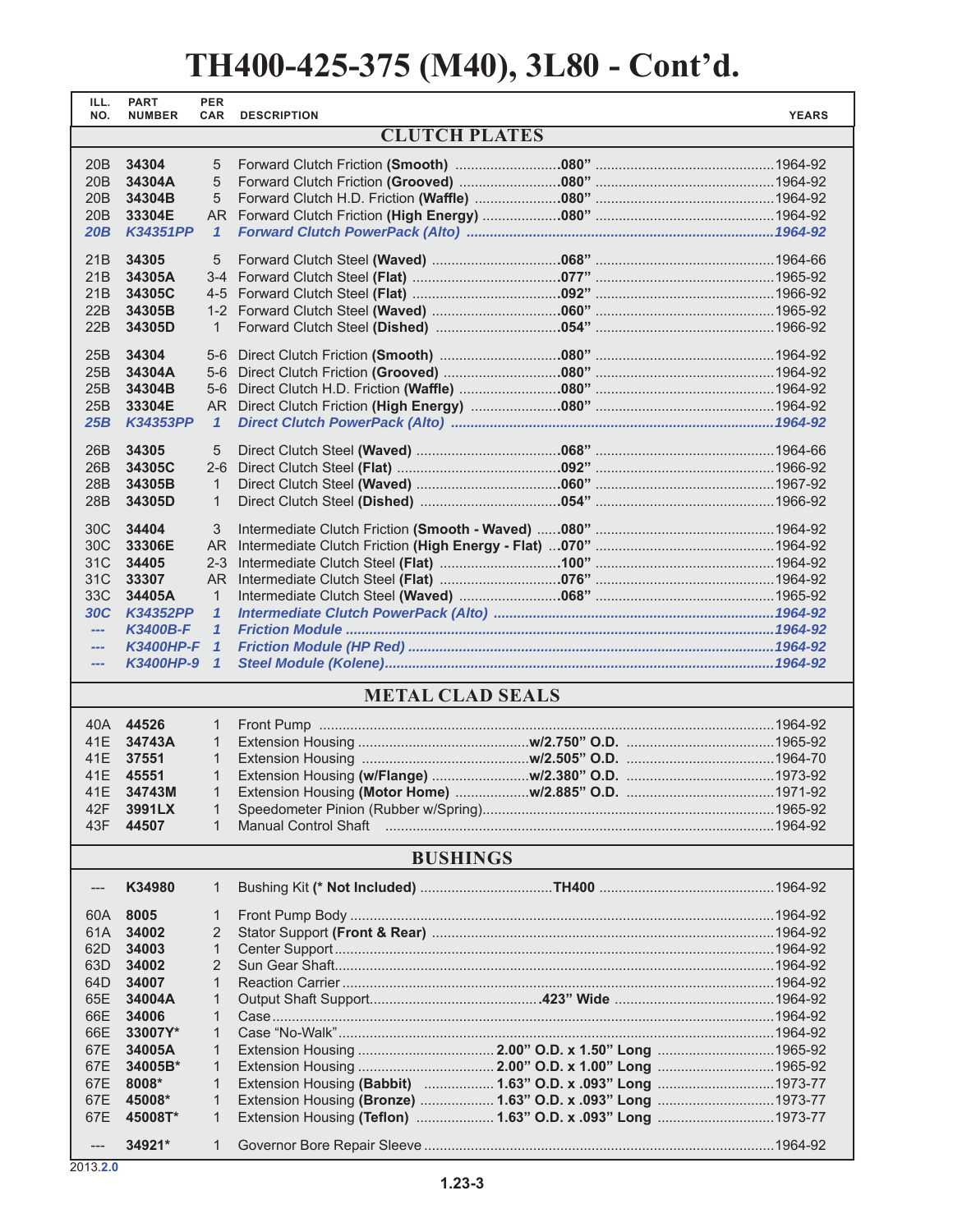| ILL.<br>NO.                        | <b>PART</b><br><b>NUMBER</b> | <b>PER</b><br><b>CAR</b> | <b>DESCRIPTION</b> |                                                                                                       | <b>YEARS</b> |  |
|------------------------------------|------------------------------|--------------------------|--------------------|-------------------------------------------------------------------------------------------------------|--------------|--|
| <b>THRUST WASHERS AND BEARINGS</b> |                              |                          |                    |                                                                                                       |              |  |
| $---$                              | K34940                       | $\mathbf{1}$             |                    |                                                                                                       |              |  |
| $---$                              | <b>K34940A</b>               | $\mathbf{1}$             |                    |                                                                                                       |              |  |
| $---$                              | K34941                       | $\mathbf{1}$             |                    |                                                                                                       |              |  |
| $---$                              | K34442                       | $\mathbf{1}$             |                    |                                                                                                       |              |  |
| 70A                                | 34208A                       |                          |                    |                                                                                                       |              |  |
| 70A                                | 34208B                       |                          |                    |                                                                                                       |              |  |
| 70A                                | 34208C                       | AR I                     |                    |                                                                                                       |              |  |
| <b>70A</b>                         | 34208D                       |                          |                    |                                                                                                       |              |  |
| 70A                                | 34208E                       | AR I                     |                    |                                                                                                       |              |  |
| 70A                                | 34208F                       |                          |                    |                                                                                                       |              |  |
| 71 <sub>B</sub>                    | 34302A                       | 1                        |                    |                                                                                                       |              |  |
| 72B                                | 34301                        | 1                        |                    |                                                                                                       |              |  |
| 72B                                | 34301B                       | $\mathbf{1}$             |                    |                                                                                                       |              |  |
| 72B                                | K34301C                      | $\mathbf{1}$             |                    | Forward Clutch Hub (Rear)  Bronze, .078" (5-Pieces)  1964-92                                          |              |  |
| 72B                                | K34301D                      | $\mathbf{1}$             |                    | Forward Clutch Hub (Rear)  Bronze, .094" (5-Pieces)  1964-92                                          |              |  |
| 73D                                | 34401                        | $\mathbf{1}$             |                    |                                                                                                       |              |  |
| 74D                                | 34501                        | 1                        |                    |                                                                                                       |              |  |
| 74D                                | 45412                        | $\mathbf{1}$             |                    |                                                                                                       |              |  |
| 75E                                | 34501                        | $\mathbf{1}$             |                    |                                                                                                       |              |  |
| 76E                                | 34409A                       | AR.                      |                    |                                                                                                       |              |  |
| 76E                                | 34409B                       | AR I                     |                    |                                                                                                       |              |  |
| 76E                                | 34409C                       |                          |                    |                                                                                                       |              |  |
| 76E                                | 34409D                       |                          |                    |                                                                                                       |              |  |
| 76E                                | 34409E                       |                          |                    |                                                                                                       |              |  |
| 76E                                | 34409F                       |                          |                    |                                                                                                       |              |  |
| $---$                              | K340501                      | $\mathbf{1}$             |                    |                                                                                                       |              |  |
|                                    |                              |                          |                    | <sup>1</sup> Use when output shaft selective washer has spun in case, includes ill. # 66F, 75E & 76E. |              |  |
| 77D                                | K34907                       | $\mathbf{1}$             |                    |                                                                                                       |              |  |
| <b>78E</b>                         | 33423F                       | 1                        |                    | Rear Internal Gear Needle Bearing Kit  Front (Late Design)  1964-92                                   |              |  |
| 79E                                | K34906                       | $\mathbf{1}$             |                    |                                                                                                       |              |  |
| <b>SEALING RINGS</b>               |                              |                          |                    |                                                                                                       |              |  |
| $---$                              | K34901A                      |                          |                    |                                                                                                       |              |  |
| ---                                | K34901B                      |                          |                    |                                                                                                       |              |  |
|                                    |                              |                          |                    |                                                                                                       |              |  |
| 80A                                | 34406<br>34120               | 2<br>2                   |                    |                                                                                                       |              |  |
| ---<br>82C                         | 34406                        | 4                        |                    |                                                                                                       |              |  |
| 83F                                | 34710AT                      | $\mathbf{1}$             |                    |                                                                                                       |              |  |
| 84F                                | 34710C                       | $\mathbf{1}$             |                    |                                                                                                       |              |  |
| 84F                                | 33208T                       | $\mathbf{1}$             |                    |                                                                                                       |              |  |
| 85F                                | 34711                        | $\mathbf{1}$             |                    |                                                                                                       |              |  |
| 86F                                | 34711                        | 1                        |                    |                                                                                                       |              |  |
|                                    |                              |                          |                    |                                                                                                       |              |  |
| <b>TRANSMISSION OIL FILTERS</b>    |                              |                          |                    |                                                                                                       |              |  |
| 90F                                | 34800                        | 1                        |                    |                                                                                                       |              |  |
| 90F                                | 34801                        | $\mathbf{1}$             |                    |                                                                                                       |              |  |
| 90F                                | 34801T                       | $\mathbf{1}$             |                    |                                                                                                       |              |  |
| 90F                                | 34802                        | $\mathbf{1}$             |                    |                                                                                                       |              |  |
| 91F                                | ATK-1                        | $\mathbf{1}$             |                    |                                                                                                       |              |  |
| 91F                                | ATK-9                        | $\mathbf{1}$             |                    |                                                                                                       |              |  |
| 91F                                | <b>ATK-11</b>                | $\mathbf{1}$             |                    |                                                                                                       |              |  |
| $---$                              | 45605                        | $\mathbf{1}$             |                    | Governor Pressure Screen  See Page 1.33-10 for Visual Identification  1964-92                         |              |  |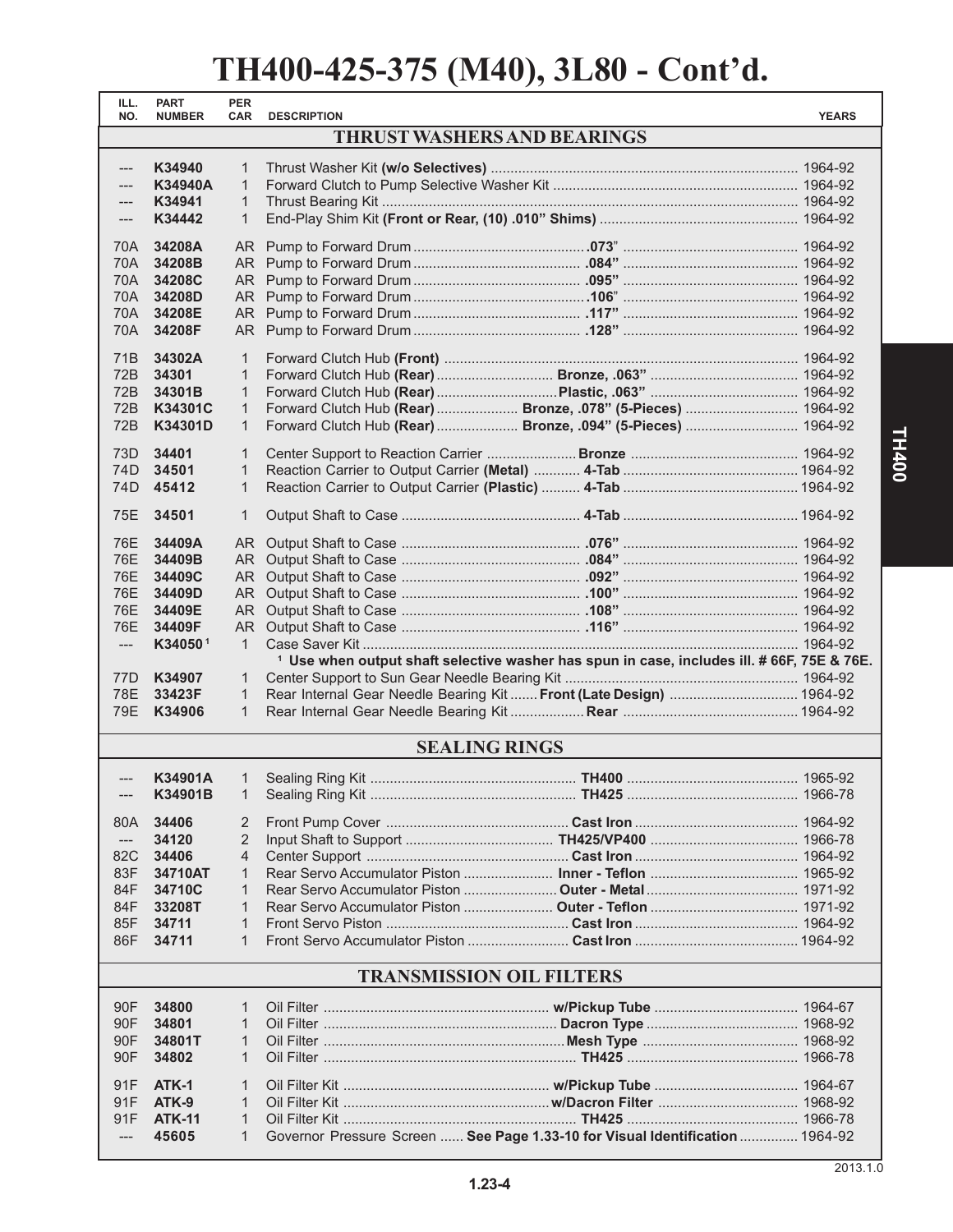| ILL.<br>NO.                  | <b>PART</b><br><b>NUMBER</b> | <b>PER</b><br><b>CAR</b>     | <b>DESCRIPTION</b>                                                                                          | <b>YEARS</b> |  |  |  |
|------------------------------|------------------------------|------------------------------|-------------------------------------------------------------------------------------------------------------|--------------|--|--|--|
| <b>BANDS</b>                 |                              |                              |                                                                                                             |              |  |  |  |
| 95C                          | 34325<br>$\mathbf{1}$        |                              |                                                                                                             |              |  |  |  |
| 95C                          | 34325HE                      | AR.                          | Front (High Energy) Must Use with 33732E, 2.730" Long Servo Pin 1964-92                                     |              |  |  |  |
| 96D                          | 34510                        | $\mathbf{1}$                 |                                                                                                             |              |  |  |  |
|                              |                              |                              | <b>VACUUM MODULATORS</b>                                                                                    |              |  |  |  |
|                              |                              |                              |                                                                                                             |              |  |  |  |
| 99E                          | 34820R                       | 1                            | Dual Red Stripe Adjustable  1-11/16" Diaphragm 1966-92                                                      |              |  |  |  |
|                              | 99E 44820X                   | $\mathbf{1}$                 |                                                                                                             |              |  |  |  |
|                              |                              |                              | <b>SPRAGS AND ROLLER CLUTCHES</b>                                                                           |              |  |  |  |
|                              | 100C 34418                   | $\mathbf{1}$                 |                                                                                                             |              |  |  |  |
|                              | 100C 34418HD                 | $\mathbf{1}$                 |                                                                                                             |              |  |  |  |
|                              | 100C 34418A                  | $\mathbf{1}$                 |                                                                                                             |              |  |  |  |
|                              | 101D 34402A                  | $\mathbf{1}$                 |                                                                                                             |              |  |  |  |
|                              |                              |                              | <b>SHIFT ENHACEMENTS AND VALVES</b>                                                                         |              |  |  |  |
| ---                          | K34944                       | $\mathbf{1}$                 |                                                                                                             |              |  |  |  |
|                              | ST34944                      | $\mathbf{1}$                 |                                                                                                             |              |  |  |  |
|                              | K34946                       | $\mathbf{1}$                 |                                                                                                             |              |  |  |  |
| ---                          | 400-1 & 2                    | $\mathbf{1}$                 |                                                                                                             |              |  |  |  |
|                              | $400 - 3$                    | $\mathbf{1}$                 |                                                                                                             |              |  |  |  |
| $---$                        | <b>400-PRO</b>               | $\mathbf{1}$                 |                                                                                                             |              |  |  |  |
| ---                          | <b>K34889LB</b>              | $\mathbf{1}$                 |                                                                                                             |              |  |  |  |
| ---                          | K34889 <sup>2</sup>          | $\mathbf{1}$                 | <sup>2</sup> Addresses poor line rise and shift complaints.                                                 |              |  |  |  |
| ---                          | K34989G                      | 1                            |                                                                                                             |              |  |  |  |
| <b>ELECTRICAL COMPONENTS</b> |                              |                              |                                                                                                             |              |  |  |  |
|                              | 102F 34932                   | $\mathbf{1}$                 |                                                                                                             |              |  |  |  |
|                              | 102F 34933                   | $\mathbf{1}$                 |                                                                                                             |              |  |  |  |
|                              | 103F 34925                   |                              |                                                                                                             |              |  |  |  |
|                              |                              |                              | <b>MISCELLANEOUS AND HARD PARTS</b>                                                                         |              |  |  |  |
|                              |                              |                              | Note: When ordering Hard Parts, please add the appropriate suffix: (-R) Reman, (-U) Used, (-A) Aftermarket. |              |  |  |  |
|                              |                              |                              | <b>Pumps and Components:</b>                                                                                |              |  |  |  |
|                              | 105A K44965                  | 1                            |                                                                                                             |              |  |  |  |
|                              | 105A K44967                  | 1                            |                                                                                                             |              |  |  |  |
|                              | 105A K44966<br>105A K34965   | 1<br>$\mathbf{1}$            |                                                                                                             |              |  |  |  |
|                              | 105A K34965A                 | $\mathbf{1}$                 | Front Pump Gear Package727" & Oversized .030" 1964-92                                                       |              |  |  |  |
|                              |                              |                              |                                                                                                             |              |  |  |  |
|                              | 106A K34895B<br>106A K34895C | $\mathbf{1}$<br>$\mathbf{1}$ | Front Pump Assembly  6-Bolt (Can Use in Place of 8-Bolt Style)  1964-92                                     |              |  |  |  |
|                              |                              |                              | Governor:                                                                                                   |              |  |  |  |
|                              | 111E 34420                   | 1                            |                                                                                                             |              |  |  |  |
|                              | 112E K34914                  | $\mathbf{1}$                 |                                                                                                             |              |  |  |  |
|                              | 34914F                       | $\mathbf{1}$                 |                                                                                                             |              |  |  |  |
|                              |                              |                              |                                                                                                             |              |  |  |  |